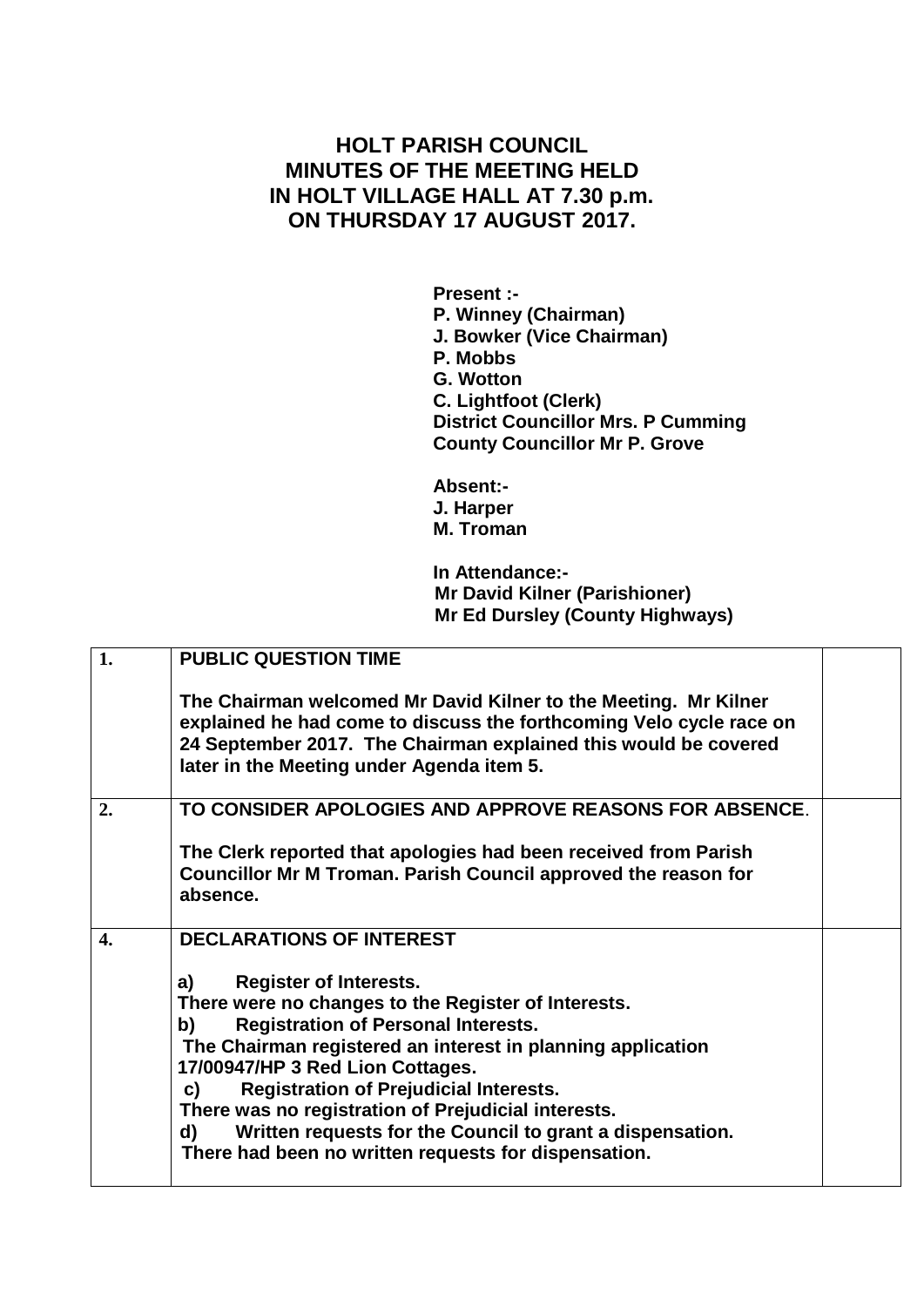| $\overline{4}$ . | <b>COUNTY AND DISTRICT COUNCILLOR REPORTS.</b>                                                                                                               |  |
|------------------|--------------------------------------------------------------------------------------------------------------------------------------------------------------|--|
|                  | District Councillor Mrs P. Cumming reported on the following issue.<br>a) Planning department.                                                               |  |
|                  | Improvements have been made on the speed applications are<br>processed but there are further improvements required.                                          |  |
|                  | District Councillor Mrs P. Cumming also wished to discuss the Velo<br>Cycle Race which it was agreed would be covered under Agenda item<br>5.                |  |
|                  | County Councillor Mr P. Grove reported the following matters of note.<br>a) Children's Services.                                                             |  |
|                  | Following the inadequate Ofsted rating received by Children's                                                                                                |  |
|                  | Services in January much progress has been made to address the<br>issues raised. A follow up Ofsted visit is due to take place shortly.<br>b) Job claimants. |  |
|                  | There has been a decrease in the number of 18-64 claiming job<br>seekers allowance. MHDC figures remain below the national average.<br>c) Highways.          |  |
|                  | County Councillor Mr P. Grove reported that the mini roundabout on                                                                                           |  |
|                  | the A4133 has now been inspected by Highways. Unfortunately it is                                                                                            |  |
|                  | considered that there is not a necessity to increase the signage at this<br>location or change the road layout. Highways have agreed to monitor              |  |
|                  | the location but more statistical evidence is needed to support                                                                                              |  |
|                  | changes.                                                                                                                                                     |  |
|                  | The pavement widening between the mini roundabout and the Holt<br>Fleet on the A4133 is now completed. The drop kerb opposite                                |  |
|                  | Broomfields is due to be completed by Easter 2018. The Chairman                                                                                              |  |
|                  | thanked County Councillor Mr P. Grove for his intervention on this                                                                                           |  |
|                  | issue.<br>The review of Red Lion junction is part of the Local Transport Plan 4.                                                                             |  |
|                  | County Councillor Mr P. Grove gave Parish Council his assurance that                                                                                         |  |
|                  | any changes would be fully discussed with Parish Council prior to                                                                                            |  |
|                  | implementation.                                                                                                                                              |  |
| "5.              | <b>VELO CYCLE RACE 24 SEPTEMBER 2017.</b>                                                                                                                    |  |
|                  | The Velo Cycle Race was discussed extensively by Parish Council,                                                                                             |  |
|                  | District Councillor Mrs P. Cummings, County Councillor Mr P. Grove                                                                                           |  |
|                  | and Mr Ed Dursley of County Highways. Concerns were expressed<br>about the lack of publicity of the event and the failure to consult                         |  |
|                  | Parish Council over the planned road closures. Of particular concern                                                                                         |  |
|                  | was the loss of revenue to businesses in the Parish as a result of the                                                                                       |  |
|                  | road closures. Mr Dursley sympathised with the concerns raised and                                                                                           |  |
|                  | explained the history behind the event, the procedures for agreeing<br>and advertising the road closures and the how the event would                         |  |
|                  | operate on the day.                                                                                                                                          |  |
|                  | Mr David Kilner expressed his concerns in relation to the map and                                                                                            |  |
|                  | accompanying paperwork which has been delivered to Parishioners to                                                                                           |  |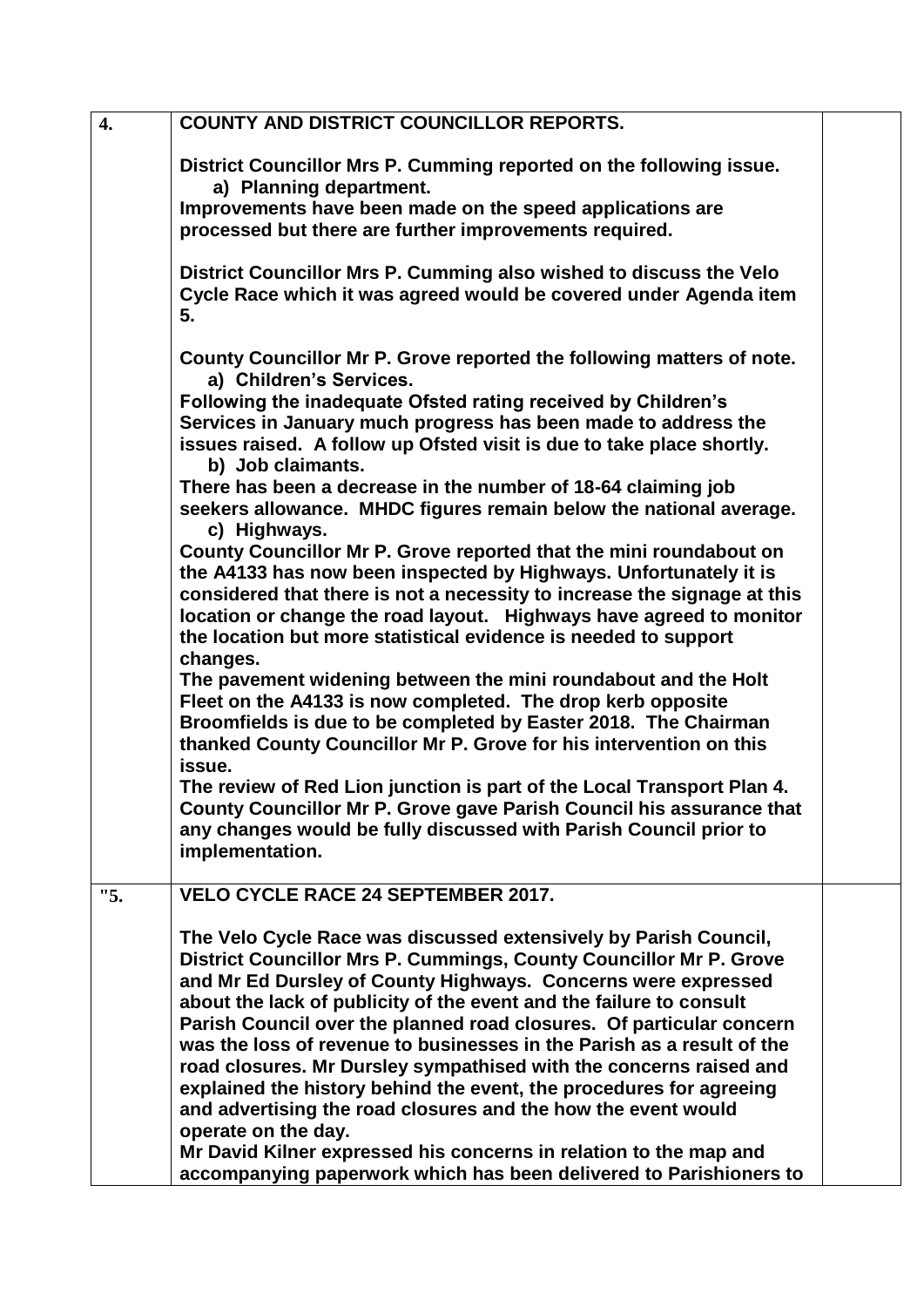|    | inform them of the event. Mr Dursley apologised for the errors made<br>and said he would pass this back to the organisers. The Chairman<br>expressed that Parish Council would like to see a replacement<br>accurate copy of the paperwork delivered.<br>Following the discussion it was decided that Parish Council would be<br>happy to promote Holt as a location for spectators for the Velo. It was<br>suggested that parking would be provided at Holt Millennium Green<br>and Holt Fishing Pools for a cost. Mr Dursley and County Councillor<br>Mr P. Grove agreed to pass this on in the Meeting they were holding<br>with the Velo organisers and inform Parish Council of the outcome.<br>Mr Dursley further confirmed that live road closures would be<br>available on roadworks.org. Also a review would be completed<br>following the event by mid-October and this would influence whether<br>further events would be undertaken. | <b>PG</b><br><b>ED</b> |
|----|--------------------------------------------------------------------------------------------------------------------------------------------------------------------------------------------------------------------------------------------------------------------------------------------------------------------------------------------------------------------------------------------------------------------------------------------------------------------------------------------------------------------------------------------------------------------------------------------------------------------------------------------------------------------------------------------------------------------------------------------------------------------------------------------------------------------------------------------------------------------------------------------------------------------------------------------------|------------------------|
| 6. | TO APPROVE THE MINUTES OF THE MEETING OF HOLT PARISH<br><b>COUNCIL HELD ON 15 JUNE 2017.</b>                                                                                                                                                                                                                                                                                                                                                                                                                                                                                                                                                                                                                                                                                                                                                                                                                                                     |                        |
|    | The minutes of the Meeting of Holt Parish Council held on Thursday 15<br>June 2017 were approved by Parish Council and signed by the<br>Chairman as a true record.                                                                                                                                                                                                                                                                                                                                                                                                                                                                                                                                                                                                                                                                                                                                                                               |                        |
| 7. | <b>PROGRESS REPORTS</b>                                                                                                                                                                                                                                                                                                                                                                                                                                                                                                                                                                                                                                                                                                                                                                                                                                                                                                                          |                        |
|    | a) Appointment of Lengthsman - progress report.<br>The Clerk queried whether the Lengthsman had carried out any duties<br>yet as she had not yet received any timesheets. The Chairman agreed<br>to follow this up.<br>b) Appointment of Parish Footpaths Officer - progress report.<br>The Clerk reported that she had submitted the application from Mr                                                                                                                                                                                                                                                                                                                                                                                                                                                                                                                                                                                        | <b>PW</b>              |
|    | Trevor Bourne to WCC and was awaiting a response. She further said<br>she had spoken to Mr Paul Goodman to request the footpaths were<br>strimmed as in previous years. Unfortunately Mr Goodman had<br>indicated that he did not wish to continue with this role. The Chairman                                                                                                                                                                                                                                                                                                                                                                                                                                                                                                                                                                                                                                                                  | <b>CL</b>              |
|    | asked the Clerk to clarify the footpaths which require strimming and<br>the costs involved. He would than ask whether Mr Jobson would be<br>happy to carry out this role.<br>The Clerk further reported that she had asked Mr Goodman to trim the                                                                                                                                                                                                                                                                                                                                                                                                                                                                                                                                                                                                                                                                                                |                        |
|    | trees in the bus laybye on the A443 and Mr Goodman had agreed to<br>inspect the site. It was also raised that some of the trees in School<br>Lane were obscuring the footpath. The Chairman agreed to speak to<br>Mr Jobson about cutting back these trees.                                                                                                                                                                                                                                                                                                                                                                                                                                                                                                                                                                                                                                                                                      | <b>CL</b><br><b>PW</b> |
|    | c) Project to refurbish Parish benches - progress report.<br>The Chairman reported that the benches had been removed for<br>refurbishment by Mr Jobson.                                                                                                                                                                                                                                                                                                                                                                                                                                                                                                                                                                                                                                                                                                                                                                                          |                        |
|    | d) Millennium Green grant funding - progress report.<br>The Chairman reported the application has been made in the name of<br>Parish Council for a £10 000 grant from Lottery funding. This grant will<br>cover the cost of the container, groundworks, alarm system, picnic<br>benches, dog waste bin and collection and contract. The paperwork                                                                                                                                                                                                                                                                                                                                                                                                                                                                                                                                                                                                | <b>CL</b>              |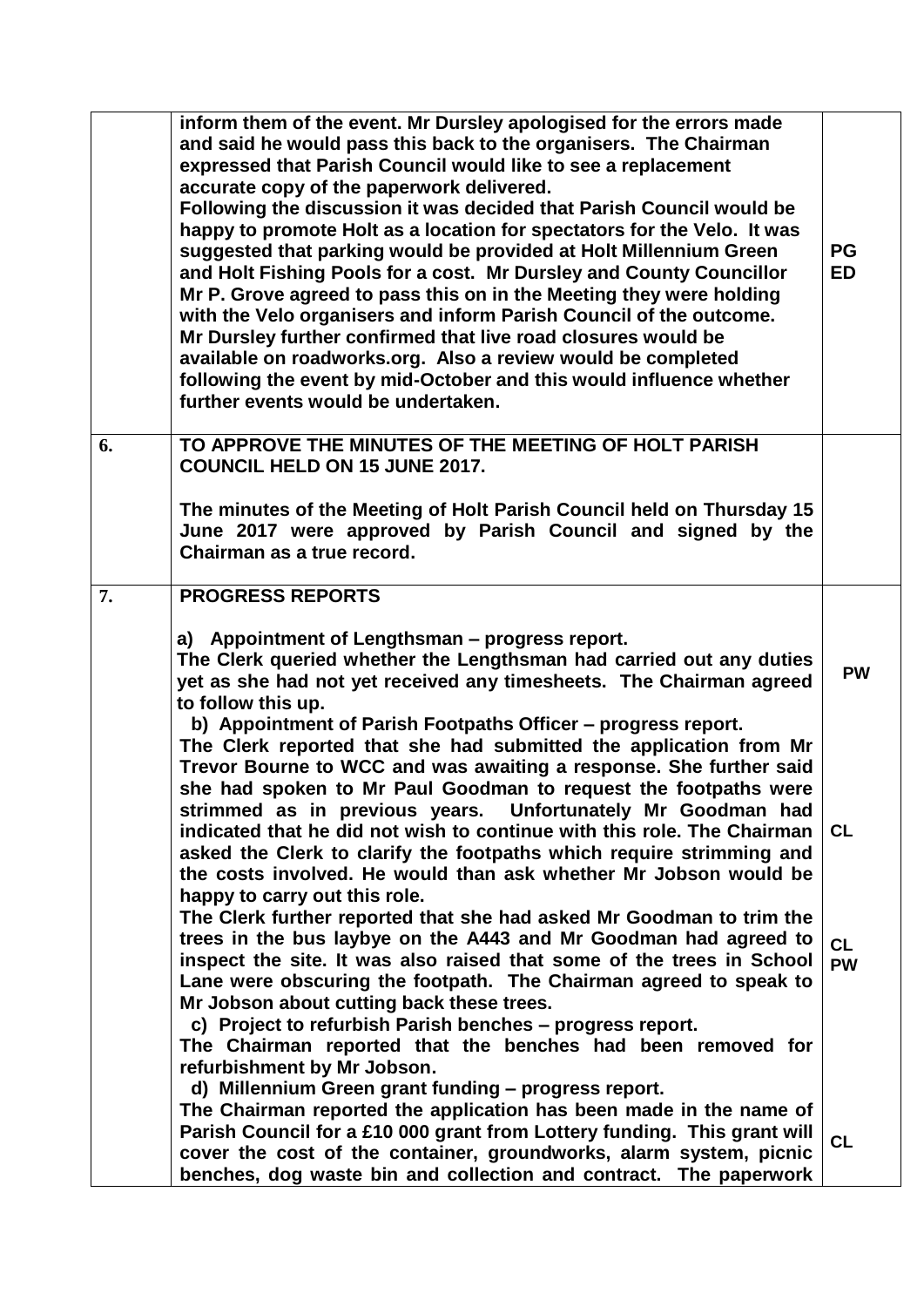|    | has been drawn up by Nicky Dupays and is ready for submission.<br>The Clerk confirmed that funds were available to pay for the container<br>and alarm system prior to the grant money being received. She further<br>confirmed it would be possible to reclaim the VAT on these payments. |  |
|----|-------------------------------------------------------------------------------------------------------------------------------------------------------------------------------------------------------------------------------------------------------------------------------------------|--|
|    | The Chairman further reported that he had resigned as Chairman of the<br>Holt Millennium Green Trust but would continue to work on this project<br>until completion.                                                                                                                      |  |
| 8. | <b>PLANNING</b>                                                                                                                                                                                                                                                                           |  |
|    | <b>Applications Pending.</b><br>a)<br>17/00564/HP Irena, Ockeridge Lane. Front porch, rear and side<br>extension and detached 3 bay garage with room over. (Recommend<br>refusal). There had been no further progress on this application.                                                |  |
|    | <b>Approvals/Refusals.</b><br>b) l<br>17/00433/ADV Erection of 18 external signs, Lakeside campus,<br>Worcester Road, WR6 6NH. (Approved).<br>17/00947/HP 3 Red Lion Cottages, WR6 6LZ. Single storey kitchen                                                                             |  |
|    | extension (Approved).<br>17/00743/HP 2 Cherry Orchard, WR6 6ND. Single storey rear extension<br>(Approved).                                                                                                                                                                               |  |
|    | 17/00801/FUL 12 Cherry Orchard, WR6 6ND. New detached bungalow<br>(Approved).                                                                                                                                                                                                             |  |
|    | <b>Other Planning issues.</b><br>C)<br>There were no further applications to discuss.                                                                                                                                                                                                     |  |
| 9. | <b>FINANCE</b>                                                                                                                                                                                                                                                                            |  |
|    | a) To note the current bank balances.                                                                                                                                                                                                                                                     |  |
|    | It was confirmed that the Deposit Account stood at $\epsilon$ 4808.08p and the                                                                                                                                                                                                            |  |
|    | Current Account stood at £ 1480.92p. The Clerk confirmed that the                                                                                                                                                                                                                         |  |
|    | second half of the precept was due to be received at the end of                                                                                                                                                                                                                           |  |
|    | September.                                                                                                                                                                                                                                                                                |  |
|    | b) To consider payments made in accordance with the attached<br>schedule.                                                                                                                                                                                                                 |  |
|    | The following cheques were approved retrospectively:-                                                                                                                                                                                                                                     |  |
|    | £2406.00 (Cheque No. 1135) (Container Millennium Green), £48.00                                                                                                                                                                                                                           |  |
|    | (Cheque No. 1137) (Village Hall Hire), £44.93 Mr WP Winney (Cheque No.                                                                                                                                                                                                                    |  |
|    | 1138) (Materials for bench refurbishment), £327.50 Mrs C. Lightfoot<br>(Cheque No. 1139) (Clerk's salary July 2017), £327.50 Mrs C. Lightfoot                                                                                                                                             |  |
|    | (Cheque No. 1140) (Clerk's salary August 2017).                                                                                                                                                                                                                                           |  |
|    |                                                                                                                                                                                                                                                                                           |  |
|    |                                                                                                                                                                                                                                                                                           |  |
|    | The following cheques were signed and the invoices initialled by two<br>members of Parish Council:-                                                                                                                                                                                       |  |
|    | Mrs C. Lightfoot £7.00 (Cheque No. 1141) (Clerk's expenses August                                                                                                                                                                                                                         |  |
|    | 2017), Mr WP. Winney £110.20 (Cheque No. 1142) (Container siting                                                                                                                                                                                                                          |  |
|    | <b>Millennium Green).</b>                                                                                                                                                                                                                                                                 |  |
|    | c) To review the current spend against budget.                                                                                                                                                                                                                                            |  |
|    | Parish Council noted the actual spend against budget.                                                                                                                                                                                                                                     |  |
|    | d) To note the current status of the audit.                                                                                                                                                                                                                                               |  |
|    | The Clerk reported that she had spoken to the auditors on the telephone<br>and was expecting the paperwork confirming the satisfactory                                                                                                                                                    |  |